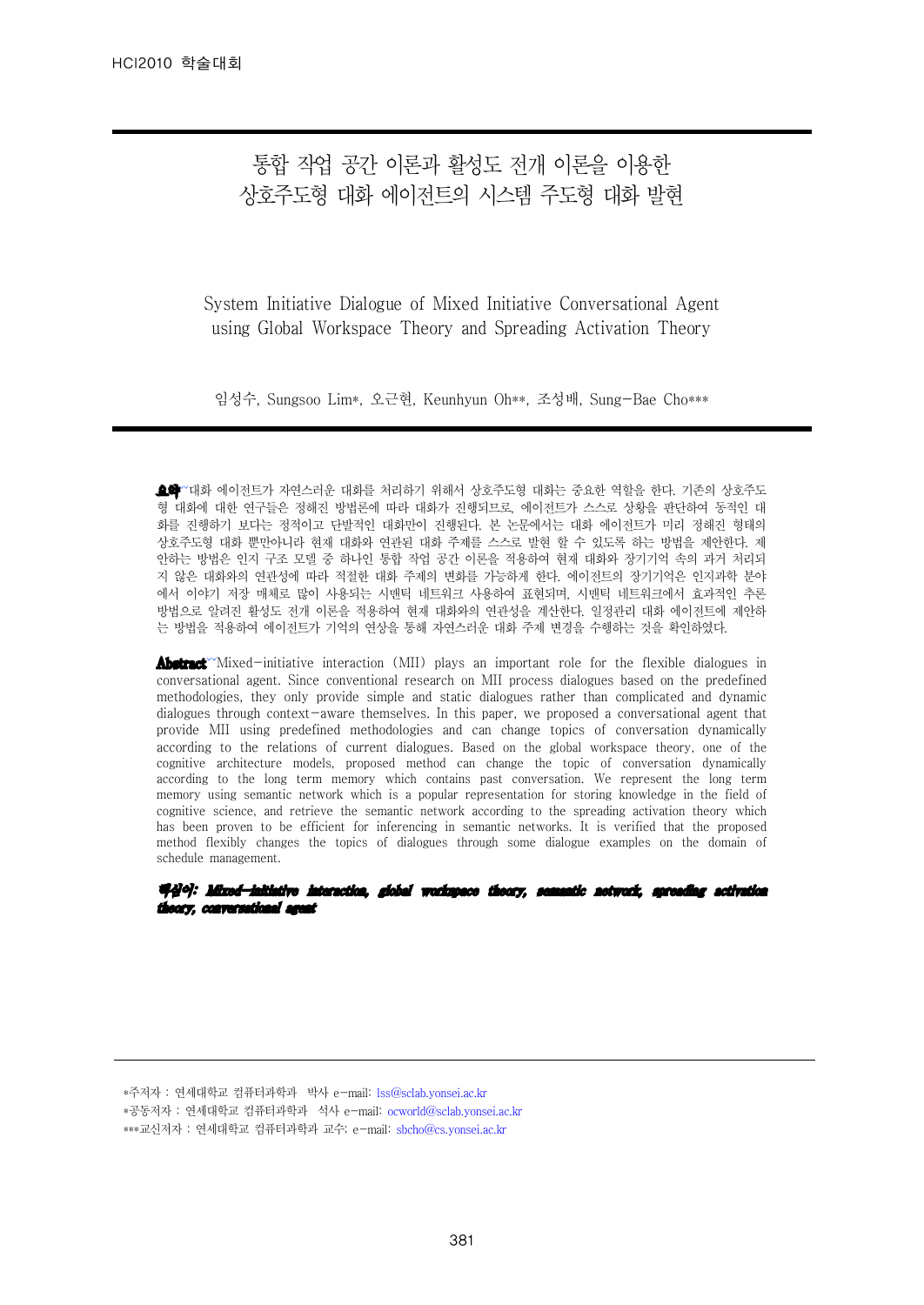## 1. 서론

상호주도형 대화는 사용자와 시스템이 서로 주도권을 가 지며 필요한 경우 서로간의 상호작용을 통하여 서로의 의도 를 확인하면서 문제를 효율적으로 해결해가는 방식이다 [1,2]. Macintosh, Ellis와 Allen은 교통-여행정보시스템인 ATTAIN을 통해 시스템 기반 인터페이스와 상호 주도형 인 터페이스를 적용해서 비교하여, 상호주도형 대화가 사용자에 게 더욱 높은 만족도를 제공한다는 사실을 확인하였다[3].

상호주도형 대화 에이전트를 구현하기 위한 연구들이 진 행되고 있다. Hong은 상호주도형 에이전트를 구현하기 위해 서 계층적 베이지안 네트워크(Hierarchical Bayesian Network)를 사용하였다[1]. Bohus는 대화스택(Dialogue | 의식작용을 통해 선택된 다음 대화 후보 목록이 저장된다. Stack)을 이용해서 상호주도형 대화 에이전트를 구현하였다 [4]. 그러나 이와 같은 방법들은 정해진 방법론에 따라서 상 호주도형 대화가 발현되고 작동기억(Working Memory)에만 의존하게 되므로, 대화가 정적이고 단발적인 대화 처리만 가 능하다.

본 논문에서는 대화 에이전트가 대화 주제 변경을 통해 스스로 대화를 이끌어 나갈 수 있도록 하는 방법을 제안한 다. 대화 주제의 변경은 현재 진행 중인 대화 및 사용자의 경험과 연관된다고 가정하여, 제안하는 방법에서는 사용자의 경험 및 대화에 필요한 도메인 정보를 인지과학 분야에서 이야기 저장 매체로 많이 사용되는 시맨틱 네트워크 사용하 여 표현한다. 간단한 인지 구조인 글로벌 워크스페이스 이론 | 시행력 (Global Workspace Theory)을 통해 인간이 대화에 필요한 정보를 회상하는 과정을 모델링하며, 시맨틱 네트워크에서 효과적인 추론 방법으로 알려진 활성도 전개 이론을 적용하 여 현재 대화와의 연관성을 계산한다.

# 2. 대화에이전트의 시스템 주도형 대화 발현

글로벌 통합 작업 공간 이론(Global Workspace Thoery) 은 인간이 어떤 문제를 해결할 때 인지적으로 어떤 과정을 거치는가를 모델링하고 있다. 인간의 무의식의 공간에는 각 각 독립적인 수많은 지식들이 존재하는데, 이 이론에서는 이 러한 독립적인 지식을 프로세서(Processor)라고 정의한다.<br>인간은 어떤 문제를 접하게 되면 의식(Consciousness)을 통 해서 필요한 프로세서들을 호출하게 되고 그 프로세서들의 | 임계치 이상의 값을 보이면 다음 대화의 후보로 선정되며, 결합을 통해서 얻어진 지식으로 문제를 해결하게 된다[4].

본 논문에서는 통합 작업 공간 이론을 기본 모형으로 하 여 상호주도형 대화에이전트의 동적이고 자연스러운 대화 발현방법을 제안한다. 그림 1은 인간의 기억구조와 글로벌 워크스페이스 모델을 시스템에 적용한 제안하는 시스템의 개념을 보여준다.



작동/단기 기억에는 현재 대화 진행에 필요한 정보들과 장기기억은 시맨틱 메모리와 에피소딕 메모리로 구성된다. 현하고, 에피소딕 메모리는 과거에 진행되었던 대화 중 처리 되지 않은 대화를 표현한다. 제안하는 방법에서는 이러한 장 기기억을 시맨틱 네트워크를 통해서 표현한다. 그림 2와 같 이 시맨틱 메모리는 시맨틱 네트워크의 내부노드(internal node)에 저장되고, 에피소딕 메모리는 리프노드(leaf node) 에 저장되며, 각 새맨틱 간의 연결에는 연결강도가 저장되 어, 네트워크 탐색에 사용된다.



그림 2. 시맨틱 네트워크

시맨틱 네트워크 탐색은 활성도 전개 이론[5]을 적용하여 진행된다. 현재 대화에서 발생한 시맨틱들을 초기 입력으로 시작하여 활성도 전개 이론에 따라서 현재 대화(초기 입력) 와 에피소딕 메모리 간의 연관도를 계산한다. 연관도 값이 본 논문에서는 두 가지 상황을 고려하여 두 종류의 임계치 를 정의한다. 높은 임계값을 넘는 상황은 현재 대화진행 중 인 대화보다 먼저 처리되어야 할 대화 주제를 의미하며, 낮 은 임계값을 넘는 상황은 현재 대화가 모두 끝난 후에 진행 되어도 괜찮은 경우이다. 그림 3은 본 논문에서 적용한 활성 도 전개 방법의 의사코드이다.